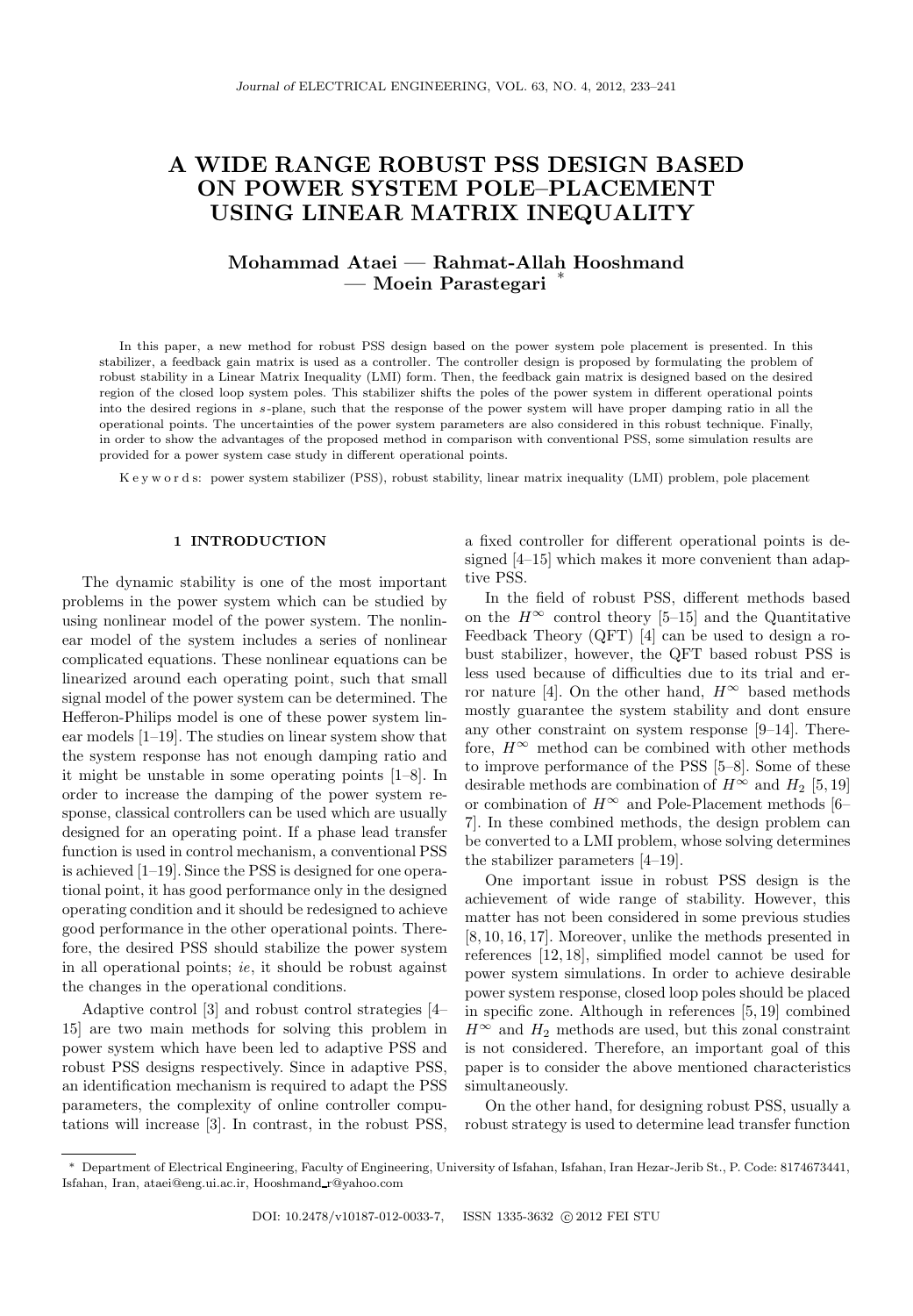



Fig. 1. Single machine infinite bus system Fig. 2. The linearized model of the synchronous generator in operating point

parameters [5, 13], or feedback gains [7]. If a lead transfer function is used as a controller, long settling time of power system response is achieved which is not desirable. In this regard in references [5, 13], although the combined  $H^{\infty}$ and pole placement methods has been used to achieve wide range performance by solving LMI problem, but they use lead transfer function which has caused long transient response time.

Considering the above mentioned constraints, in this paper desig of a robust PSS based on the power system pole placement is proposed in which a feedback gain matrix is used as a controller. For this purpose, combined robust and pole placement problem is formulated as a LMI problem whose by solving, the controller parameters are determined. Also in this method, parameter uncertainty is concluded in matrix elements by considering huge number of operational points. In addition, this problem is solved such that wide range stability and short settling time is achieved simultaneously. Moreover, it can be seen that power system remains stable in emergency condition, i.e. in the operational points which is not considered in range of usual operating points. In order to show the advantages of the proposed method, some simulation results are provided for a power system case study in different operational points. It should be noted that for solving the obtained LMI problem, the MATLAB package is used and there are some numerical methods to solve the LMI problem by MATLAB [21].

The remainder of this paper is organized as follows. In Section 2, the model of the power system with uncertainty is studied. The LMI problem and its usage in robust control design are reviewed in Section 3. In Section 4 by combining robust power system stabilizer with pole placement technique, an LMI problem is obtained. The results of applying the proposed approach to a power system is reported and analyzed in Section 5. Finally, some remarkable properties of the proposed method and concluding remarks are explained in the last section.

## 2 THE POWER SYSTEM MODEL WITH UNCERTAINTY

The power system is a nonlinear system; therefore to study the small signal stability, the equations around each operating point can be linearized. On the other hand, when a single generator is connected to the infinite bus, active power  $(P)$ , reactive power  $(Q)$  and transmission line impedance between generator and infinite bus  $(X_e)$ determine power system operating point. The power system linearized model can be used to determine the system eigenvalues. Fig. 1 shows a single line schematic diagram of a single machine infinite bus system. The generator is fitted with an Automatic Voltage Regulator (AVR) and a static excitation system. Neglecting the stator transients and the effect of damper windings, the generator and exciter can be modeled as a 4th order system. This power system with regulator and exciter linearized model is named Hefferon Philips model which is shown in Fig. 2. In this figure, values of the  $K_1$  to  $K_6$ ,  $K_A$ ,  $T_A$  and  $T'_{do}$  should be determined. The values of  $K_A$ ,  $T_A$  and  $T^\prime_{do}$  are the synchronous generator parameters, which are constant for each synchronous generator. On the other hand, changes in the operating point (active power  $(P)$ , reactive power  $(Q)$  and transmission line impedance between generator and infinite bus  $(X_e)$  changes  $K_1$  to  $K_6$  values. This model is a 4th order model, so it has 4 state variables. The state space equations of this model are shown in the following equation.

$$
\dot{x}(t) = Ax(t) + Bu(t), \qquad (1)
$$

$$
y = Cx(t). \tag{2}
$$

where  $X(t) = [\Delta \delta(t) \ \Delta \omega(t) \ \Delta E_q'(t) \ \Delta V_F(t)]^{\top}$ is the state vector, y is the output signal,  $\Delta\omega(t)$  is selected as the system output, and  $A$  is the state space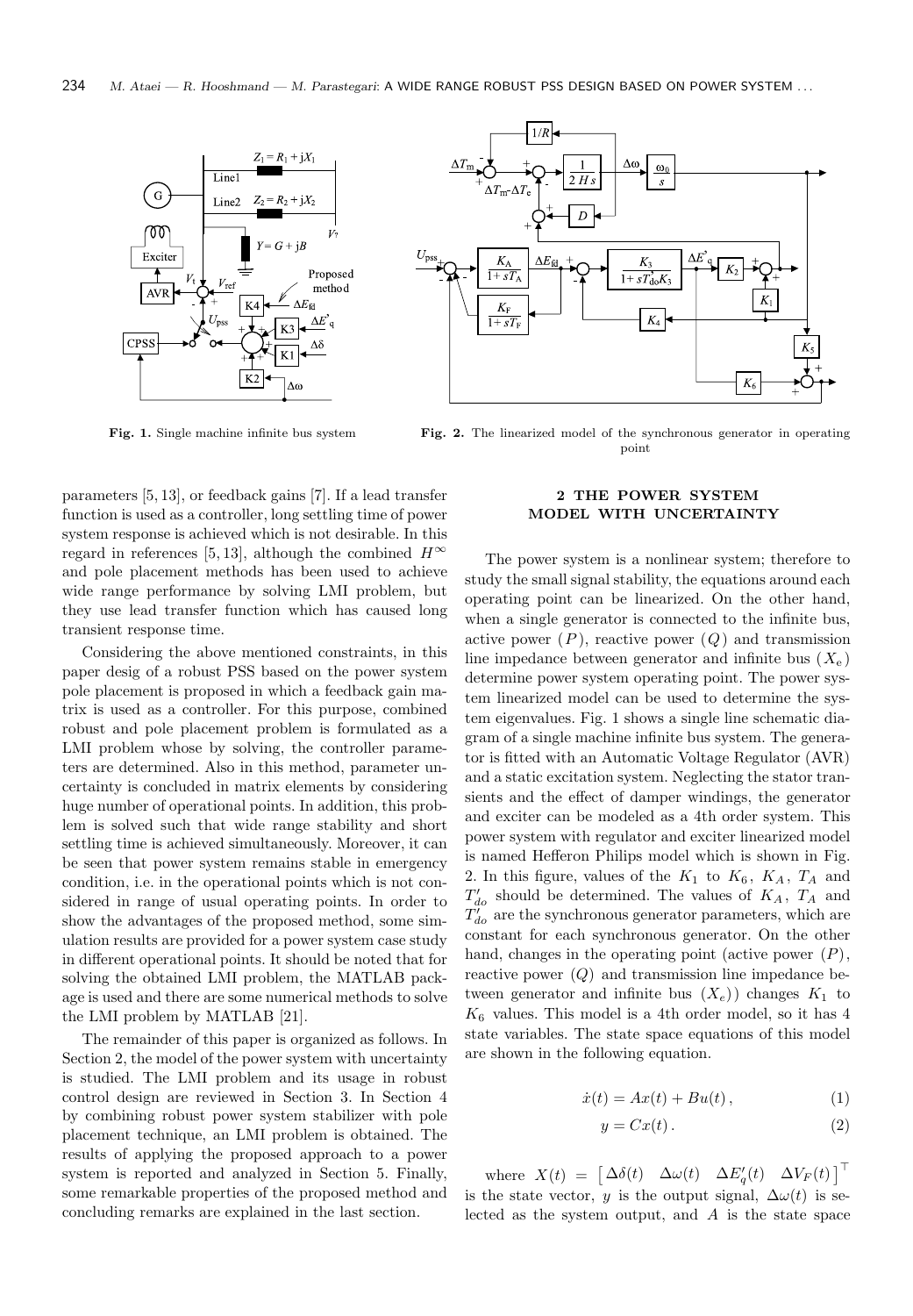

Fig. 3. Open loop poles (single machine system)



Fig. 4. D shape region for pole placemen

matrix where its elements are function of the loading conditions, B and C are

$$
A = \begin{bmatrix} 0.0 & 2\pi f & 0.0 & 0.0 \\ -\frac{K_1}{M} & -\frac{D}{M} & -\frac{K_2}{M} & 0.0 \\ -\frac{K_4}{T_{46}} & 0.0 & -\frac{1}{K_1 T_{46}'} & \frac{1}{T_{46}'} \\ -\frac{K_4 K_5}{T_A} & 0.0 & -\frac{K_A K_6}{T_A} & -\frac{1}{T_A} \end{bmatrix},
$$
(3)

$$
B^{\top} = \begin{bmatrix} 0.0 & 0.0 & 0.0 & \frac{K_{\rm A}}{T_{\rm A}} \end{bmatrix},
$$
 (4)

$$
C = [0.0 \quad 1 \quad 0.0 \quad 0.0]. \tag{5}
$$

The under study system specifications are provided in Appendix A. The operating condition for this system is completely defined by the values of the real power,  $P$ , the reactive power, Q, at the generator terminals and the transmission line impedance,  $X_e$ . Values of  $P$ ,  $Q$  and  $X_e$ , are assumed to vary independently over the following ranges:  $0.2 < X_e < 0.7$ ,  $-0.2 < Q < 0.5$ ,  $0.4 < P <$ 1. Changes in the operational point  $(P, Q \text{ and } X_e)$  leads to changes in the elements of the A matrix and it leads to changes in the linearized model eigenvalues. Fig. 3 shows the open loop poles for this family of plants with  $P$ ,  $Q$  and  $X_e$ , varied over the specified range by steps of 0.05. This step distance makes a set of operational points with 1900 different members, which contains most of the operating conditions of the power system. Most of these

operational points don't have adequate damping. So it is required to design a stabilizer which places the rotor mode eigenvalues inside the acceptable region as is shown in Fig. 4.

## 3 LMI BASED ROBUST PSS DESIGN

In this section, after introducing some background materials, describing the overall  $H_{\infty}$  based state feedback design with pole placement in terms of LMI problem [22] which is used in the proposed method in Section 4 is presented.

#### 3.1 Background Materials

This subsection discusses an LMI-based characterization for a wide class of pole clustering regions as well as an extended Lyapunov theorem for such regions. An interesting region for control purposes can be described by the set  $S(\alpha, r, \theta)$  of complex numbers  $x + jy$  such that

$$
x < -\alpha < 0, \ |x + jy| < r, \ x \tan \theta < -|y|.
$$
 (6)

Locating the closed-loop poles of the system in this region ensures desired performance. Let D be a sub-region of the complex left-half plane. A dynamical system  $\dot{x} = Ax$ is called D-stable if all eigenvalues of the matrix A lie in  $D$ . When  $D$  is the entire left-half plane, this notion reduces to asymptotic stability, which is characterized in LMI terms by the Lyapunov theorem,  $ie\,$  A is stable if and only if there exists a symmetric matrix  $X$  satisfying

$$
AX + XA^{\top} < 0, \quad X > 0. \tag{7}
$$

This Lyapunov characterization of stability has been extended to a variety of regions [22]. These regions are polynomial regions of the following form

$$
D = \left\{ z \in C: \sum_{0 \le k, l \le m} c_{kl} z^k z^{-l} < 0 \right\} \tag{8}
$$

where the coefficients  $c_{kl}$  are real and satisfy  $c_{kl} = c_{lk}$ . For polynomial regions, matrix  $A$  is  $D$ -stable if and only if there exists a symmetric matrix  $X$  such that

$$
\sum_{k,l} c_{kl} A^k X (A^{\top})^l < 0, \quad X > 0. \tag{9}
$$

To have the ability of synthesizing the problem in the LMI framework, it is necessary to use conditions that are affine in the state matrix  $A$ , such as the Lyapunov stability condition (7). Moreover, defining the LMI regions as follows is suitable for LMI-based synthesis. Hereafter, ⊗ denotes the Kronecker product of matrices, and the notation  $M = [\mu_{kl}]_{1 \leq k, l \leq m}$  means that M is an  $m \times m$ matrix (block matrix) with generic entry (block)  $\mu_{kl}$ .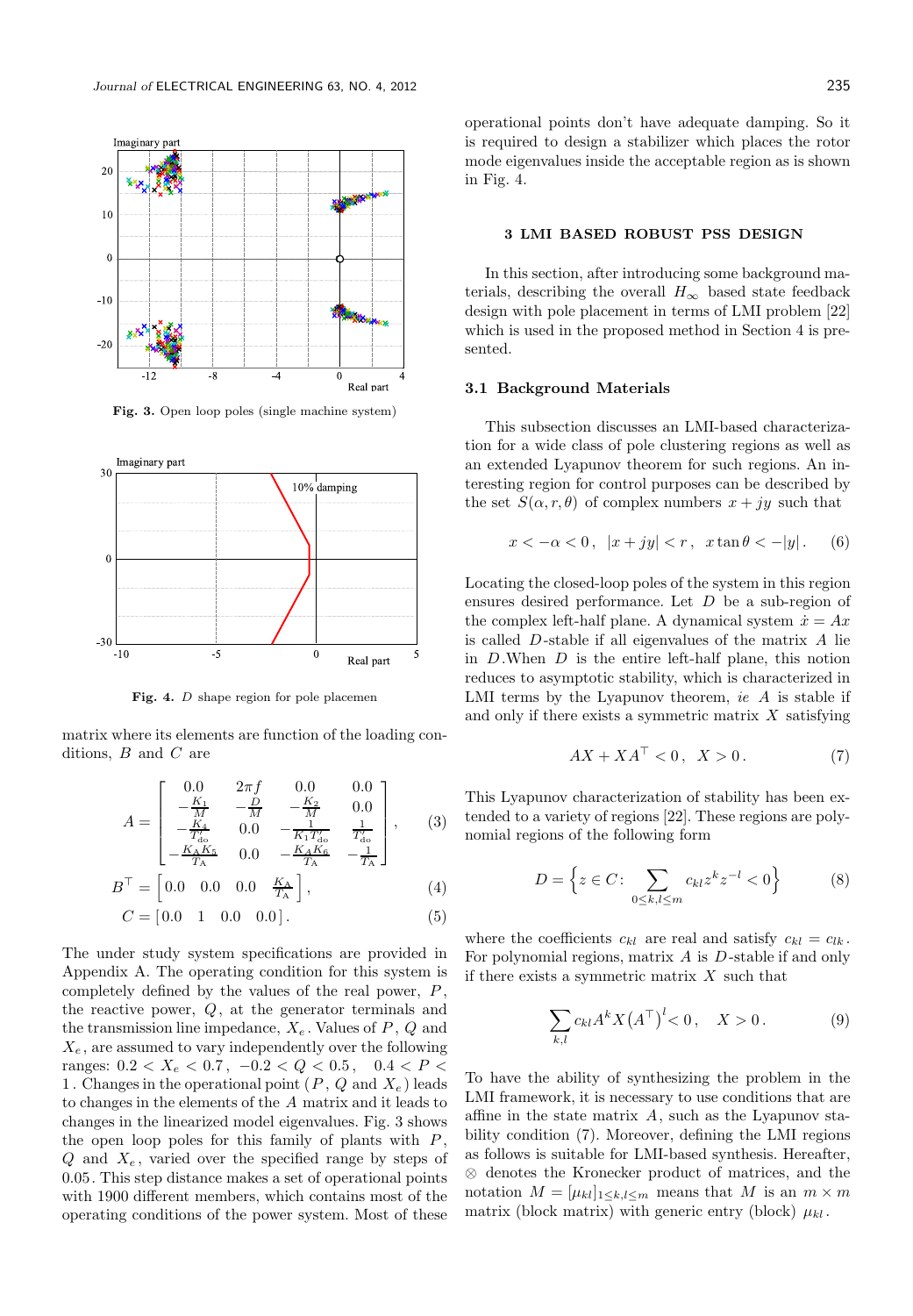DEFINITION. A subset  $D$  of the complex plane is called an LMI region if there exist a symmetric matrix  $\alpha \in$  $[\alpha_{kl}] \in \mathbb{R}^{m \times m}$  and a matrix  $\beta \in [\beta_{kl} \in \mathbb{R}^{m \times m}$  such that

$$
D = \{ z \in C : f_D(z) < 0 \} \,. \tag{10}
$$

$$
f_D(z) := \alpha + z\beta + \bar{z}\beta^{\top} = [\alpha_{kl} + \beta_{kl}z + \beta_{kl}\bar{z}]. \tag{11}
$$

The pole location in a given LMI region can be characterized in terms of the following  $m \times m$  block matrix

$$
M_D(A, X) := \alpha \otimes X + \beta \otimes (AX) + \beta^{\top} (AX)^{\top} =
$$

$$
[\alpha_{kl} X + \beta_{kl} AX + \beta_{lk} X A^{\top}]_{1 \le k, l \le m}. \quad (12)
$$

THEOREM. The matrix  $A$  is  $D$ -stable if and only if there exists a symmetric matrix X such that

$$
M_D(A, X) < 0, \quad X > 0. \tag{13}
$$

Now, consider the region  $S(r, \alpha, \theta)$  as defined in (8) with  $\alpha = r = 0$ . The eigenvalues of A lie in the sector  $S(0, 0, \theta)$  if and only if there exists a positive definite matrix  $P$  such that

$$
(W \otimes A)P + P(W \otimes A)^{\top} < 0 \tag{14}
$$

where  $W = \begin{pmatrix} \sin \theta & \cos \theta \\ \cos \theta & \sin \theta \end{pmatrix}$  $-\cos\theta \quad \sin\theta$  . On the other hand,  $S(0, 0, \theta)$  is an LMI region with characteristic function

$$
f_{\theta}(z) = \begin{pmatrix} \sin \theta(z + \bar{z}) & \cos \theta(z - \bar{z}) \\ -\cos \theta(\bar{z} - z) & \sin \theta(z + \bar{z}) \end{pmatrix}.
$$
 (15)

A has its poles in  $S(0,0,\theta)$  if and only if there exists  $X > 0$  such that

$$
\begin{pmatrix}\n\sin\theta (AX + AX^\top) & \cos\theta (AX - AX^\top) \\
\cos\theta (XA^\top - AX) & \sin\theta (AX + AX^\top)\n\end{pmatrix} < 0 \quad (16)
$$

or equivalently

$$
(W \otimes A) \operatorname{Diag}(X, X) + \operatorname{Diag}(X, X)(W \otimes A)^{\top} < 0. \tag{17}
$$

In comparison with relation (14), this last condition gives additional information on the structure of  $P$ . It is also more suitable since the number of optimization variables is divided by four when replacing  $P$  by  $Diag(X, X)$ .

## 3.2  $H_{\infty}$  Based State-Feedback Design with Pole Placement

This subsection discusses state-feedback synthesis with  $H_{\infty}$  performance and pole assignment specifications. Here, the closed-loop poles are required to lie in some LMI region  $D$  contained in the left-half plane. Results are first derived in the nominal case and then extended to uncertain systems.

Consider a linear time-invariant (LTI) system described by

$$
\begin{aligned}\n\dot{x}(t) &= Ax(t) + B_1 \omega(t), \\
z_{\infty}(t) &= C_{\infty} x(t) + D_{\infty 1} \omega(t)\n\end{aligned} \tag{18}
$$

and let  $T_{\omega z_{\infty}}(s)$  denote the closed-loop transfer function from  $\omega$  to  $z_{\infty}$  under state-feedback control  $u = kx$ . The constrained  $H_\infty$  problem is to find a state-feedback gain K that:

- places the closed-loop poles in some LMI stability region  $D$  with characteristic function  $(11)$ ;
- guarantees the  $H_{\infty}$  performance  $||T_{\omega z_{\infty}}||_{\infty} < \gamma$ .

Let  $(A_{cl}, B_{cl}, C_{cl\infty}, D_{cl\infty})$  denote realizations of  $T_{\omega z_{\infty}}$ . From mentioned theorem in Section 3.1 the pole-placement constraint is satisfied if and only if there exists  $X_D > 0$  such that

$$
\left[\alpha_{kl}X_D + \beta_{kl}A_{cl}X_D + \beta_{lk}X_D A_{cl}^\top\right]_{1 \le k,l \le m} < 0. \tag{19}
$$

Meanwhile, the  $H_{\infty}$  constraint is equivalent to the existence of a solution  $X_{\infty} > 0$  for the following LMI:

$$
\begin{pmatrix} A_{cl}X_{\infty} & B_{cl} & X_{\infty}C_{cl\infty}^{\top} \\ B_{cl}^{\top} & -I & D_{cl\infty}^{\top} \\ C_{cl\infty}X_{\infty} & D_{cl\infty} & -\gamma^{2}I \end{pmatrix} < 0.
$$
 (20)

This result is known as the Bounded Real Lemma.

Our goal is to determine state feedback gains  $K$  that satisfies the  $H_{\infty}$  and pole constraints. From the previous discussion, this is equivalent to satisfy (19), (20). While this problem is not jointly convex in the variables  $(X_D, X_\infty, Y, K)$ , convexity can be enforced by finding a common solution

$$
X = X_D = X_{\infty} > 0. \tag{21}
$$

Consequently LMI constraints can be summarized as the following inequalities

$$
[\alpha_{kl} X + \beta_{kl} U(X, L) + \beta_{lk} U(X, L)^{\top}] < 0, \quad (22)
$$

$$
\begin{pmatrix}\nU(X, L) + U(X, L)^{\top} & B_1 & V(X, L)^{\top} \\
B_1^{\top} & -I & D_{\infty 1}^{\top} \\
V(X, L) & D_{\infty 1} & -\gamma^2 I\n\end{pmatrix} < 0 \tag{23}
$$

$$
U(X, L) := AX, \quad V(X, L) := C_{\infty} X. \tag{24}
$$

In this stage, LMI optimization software such as the MATLAB LMI Control Toolbox can be used to solve the problem.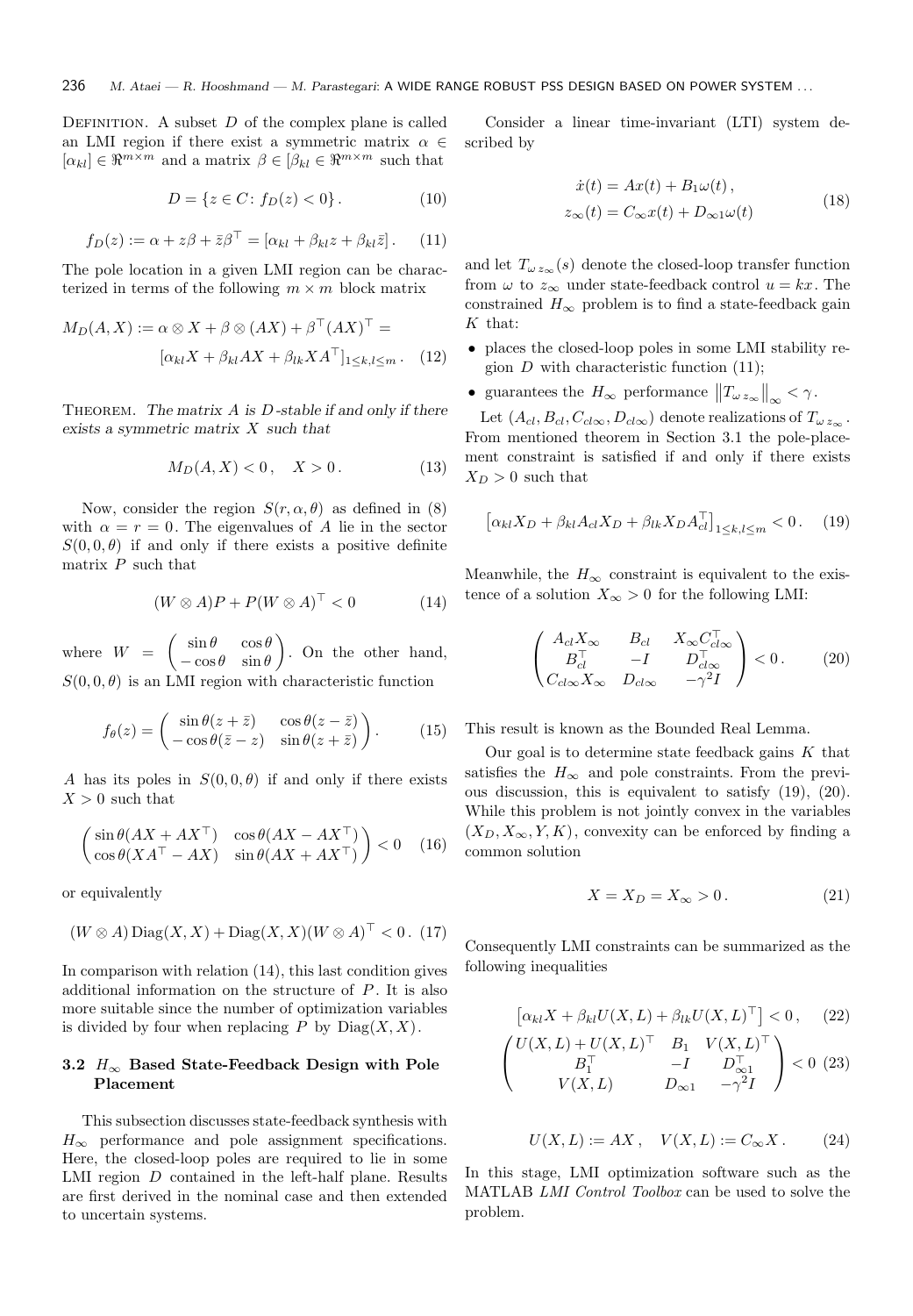## 4 THE PROPOSED WIDE RANGE ROBUST PSS BY USING LMI

## 4.1 Design Objectives

The Power system eigenvalues which show the relative stability of the system are determined by its linearized model. These eigenvalues have not enough damping to stabilize power system response. It should be noted that in power systems, a damping factor,  $\zeta$ , of at least 10 % and a real part,  $\sigma$ , not greater than  $-0.5$  for the troublesome low frequency electromechanical mode, guarantees that the excited low frequency oscillations will damp down in a reasonably short time. Such restriction on all the system eigenvalues would imply that all the poles of the system lie in the left of the imaginary axis in a D shape contour. This  $D$  shape contour is shown in Fig. 4. If a power system has above specifications, low frequency oscillations will damp after a short time. However, a real power system has not such a good structure and all of its poles have not enough damping and might be unstable. To stabilize the power system response, feedback controllers are used. The feedback gains should be determined such that the closed loop eigenvalues shift to the D shape region. These feedback gains should also be small enough to prevent controllers saturation.

On the other hand, in this paper our goal is finding the feedback gains such that it guarantees stable power system response in spite of changes in operational point. A robust controller and a well damped response is obtained in a wide range of operating points, if proposed method guarantees acceptable small signal transient in all operational points.

For this purpose, the robust controller design problem is converted to a LMI problem. Thus, solving the LMI problem leads to robust power system stabilizer. To accomplish this, at first, system uncertainties should be studied in the state space equations.

# 4.2 Representing the uncertainty in the power system model

Dynamical behavior of a system can be described by state space equations. These state space equations consist of power system parameters which are not constant. Therefore, the system should be determined by an uncertain state space model.

The state space equations of the uncertain system can be considered as follows

$$
E\dot{x} = Ax(t) + Bu(t), \qquad (25)
$$

$$
y(t) = Cx(t) + Du(t).
$$
 (26)

where the matrices  $A, B, C, D, E$  depend on uncertain parameters which vary in some bounded sets. The matrix elements boundaries can be determined in n operating points. Therefore changes in the operating point leads to changes in the state space equations.

In the resultant, considering the uncertain elements of each uncertain matrix, the matrices  $A$  and  $B$  can be considered as the following form

$$
(A, B) \in \left\{ \left( \sum_{i=1}^{N} p_i A_i, \sum_{i=1}^{N} p_i B_i \right) : \sum_{i=1}^{N} p_i = 1, p_i \ge 0 \right\}.
$$
\n(27)

Such polytopic models may be resulted from convex interpolation of a set of models  $(A, B)$  identified in different operating points. They also arise in connection with affine parameter dependent models as

$$
\dot{x} = A(p)x + B(p)u. \tag{28}
$$

where  $p$  is a vector of real uncertain parameters and  $A(p)$ ,  $B(p)$  are affine matrix-valued functions of p.

The uncertain matrix A of the under study power system based on the presented model in Section 2 is as follows

$$
A = \begin{bmatrix} 0.0 & a_{12} & 0.0 & 0.0 \\ a_{21} & a_{22} & a_{23} & 0.0 \\ a_{31} & 0.0 & a_{33} & a_{34} \\ a_{41} & 0.0 & a_{43} & a_{44} \end{bmatrix},
$$
(29)

The system matrix  $A(k)$  is affinely dependent on k, ie  $A(k)$  can be rewritten in the following form

 $A_0+a_{21}A_1+a_{23}A_2+a_{31}A_3+a_{33}A_4+a_{41}A_5+a_{43}A_6$  (30)

where  $A_0$ ,  $A_1$ ,  $A_2$ ,  $A_3$ ,  $A_5$  and  $A_6$  are constant matrices. Under different loading conditions each parameter varies within a certain range as:

 $a_{21} \in [a_{21}^-, a_{21}^+]$ ,  $a_{23} \in [a_{23}^-, a_{23}^+]$ ,  $a_{31} \in [a_{31}^-, a_{31}^+]$ ,  $a_{33} \in [a_{33}^-, a_{33}^+]$ ,  $a_{41} \in [a_{41}^-, a_{41}^+]$  and  $a_{43} \in [a_{43}^-, a_{43}^+]$ where  $a_{ij}^-$  and  $a_{ij}^+$  denotes the lower and upper bound of the parameter  $a_{ij}$  respectively for all  $P \in [P^-, P^+]$ ,  $Q \in [Q^-, Q^+]$  and  $x_e \in [x_e^-, x_e^+]$ . These bounds can be calculated using any standard optimization technique. This affine parameter-dependent model can be converted to a polytopic model. The parameter vector  $[a_{21} \ a_{23} \ a_{31} \ a_{33} \ a_{41} \ a_{43}] \in \mathbb{R}^6$  takes values in a parameter-box with  $2^5 = 32$  corners

$$
k_{cor1} = \begin{bmatrix} a_{21}^- & a_{23}^+ & a_{31}^+ & a_{33}^+ & a_{41}^+ & a_{43}^+ \end{bmatrix}^\top,
$$
  
\n
$$
k_{cor2} = \begin{bmatrix} a_{21}^+ & a_{23}^- & a_{31}^+ & a_{33}^+ & a_{41}^+ & a_{43}^+ \end{bmatrix}^\top,
$$
  
\n
$$
\vdots
$$
  
\n
$$
k_{cor32} = \begin{bmatrix} a_{21}^- & a_{23}^- & a_{31}^- & a_{33}^- & a_{41}^- & a_{43}^- \end{bmatrix}^\top.
$$
 (31)

Since  $A(k)$  is affine in k, it maps this parameter box to a polytope of matrices with 32 vertices defined at each parameter box corner.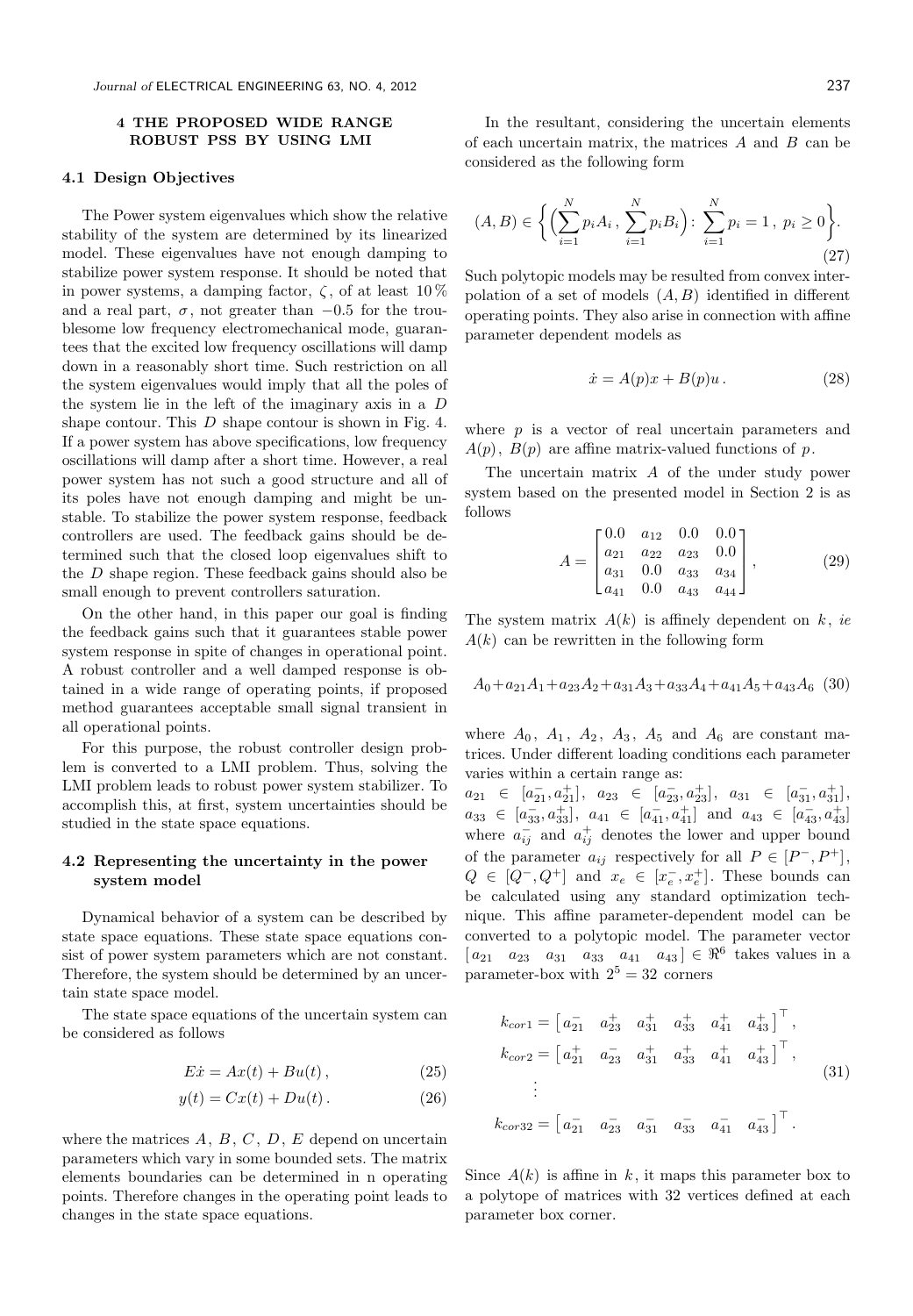## 4.3 Design Procedure

By considering above uncertainty description, feedback gains should be determined such that the power system eigenvalues places in the desirable D region. It should be noted that an unnecessarily large shift of the system poles into the left half plane should be avoided, since this may lead to large feedback gains. Therefore, imposition of constraints enforces the closed loop poles to a D shape region specified with  $\theta < 45^{\circ}$  and  $-50 \le$  $\sigma \leq -0.5$ . In the other word, the open loop poles of the whole family of plants should be shifted to this region.

In Section 3 the issue of converting the state feedback design to an LMI problem was discussed. These results can be extended for uncertain systems [22]. For brevity, in the following only converting the pole placement problem by considering the uncertainty description of Subsection 4.2 is discussed. Thus, solving the resultant LMI problem leads to design of feedback gains, which is robust against changes in the  $P, Q$  and  $X_e$ . Consequently, the power system eigenvalues are forced into the D shape region in the left half plane.

Consider the problem of computing a state feedback gain  $K$  that forces the closed-loop eigenvalues into some LMI region  $D$  for all admissible values of  $A$  and  $B$ . The equation  $(25)$  is called quadratically D-stabilizable if there exists a gain  $K$  and a single Lyapunov matrix  $X > 0$  such that  $M_D(A + BK, X) < 0$  for all admissible values of  $A$  and  $B$ . In the continue, it is shown that this condition is also necessary, and the results are extended to arbitrary LMI regions.

Let  $D$  be any LMI region, suppose that  $(25)$  is quadratically  $D$ -stabilizable with Lyapunov matrix  $X$ and state-feedback gain K, and let  $L := K X$ . By considering the condition  $M_D(A+BK, X) < 0$  at each vertex  $(A_i, B_i)$  of (27), the following necessary conditions on X, L are achieved

$$
[\alpha_{kl}X + \beta_{kl}(A_iX + B_iL) + \beta_{lk}(A_iX + B_iL)^{\top}T]_{k,l} < 0
$$
\n
$$
\text{for } i = 1, \dots, N \,, \quad (32)
$$

$$
X > 0. \tag{33}
$$

Conversely, it can be seen that any solution  $(L, X)$  of this LMI system satisfies  $M_D(A+BK, X) < 0$  when forming the weighted sum of the LMIs (32) with nonnegative coefficients  $p_1, \ldots, p_N$ . Hence, the relations (32) and (33) are necessary and sufficient for quadratic D-stabilizability. Note that LMI conditions for quadratic  $H_{\infty}$  performance over (27) are obtained similarly by writing (22), (23) at each vertex of the polytopic plant.

Now, it is proposed to apply a full state feedback controller using the described LMI based approach for achieving the robust D-stability requirement. Each state is measured, multiplied by the appropriate gain and then summed up before being fed at the reference input of the Automatic Voltage Regulator. In a practical implementation, additional hardware would be required for state measurements. For the 4th order model used here, the

states are the deviations in the load angle  $\delta$ , rotor speed  $\omega$ , field voltage  $E_{fd}$  and the internal voltage  $E'_{q}$ . The values of  $\delta$ ,  $\omega$  and  $E_{fd}$  can be directly measured using appropriate transducers. The internal voltage  $E_q'$  can be computed from the instantaneous values of the stator currents and the equivalent circuit parameters. A polytopic system is obtained for this set by choosing the A and B matrices corresponding to the external values of P, Q and  $X_e$  as stated in Subsection 4.2. All possible combinations of the minimum and maximum values of each of these 3 parameters are taken to generate a set of 8 vertex systems corresponding to the 8 corners of a cube in the space with  $P, Q$  and  $X_e$  coordinates. Since the point with minimum  $Q$  and maximum  $P$  and  $X_e$ , did not have a steady state load flow solution, it was replaced by a nearby feasible point as  $P = 1.0$ ,  $Q = -0.2$ ,  $X = 0.45$ .

#### 5 SIMULATION RESULTS

#### 5.1 Under study system

In order to investigate the performance of the proposed method, it is used to stabilize low frequency oscillations of a generator connected to the infinite bus which is shown in Fig. 1. The Power system linearized model, Hefferon-Philips model, is shown in Fig. 2. The parameters of the under study synchronous generator connected to infinite bus are provided in Appendix A. To examine the robustness of the proposed method, this system is studied in three different operating conditions. These operating points are specified as follow:

First operating point.

$$
Q = 0.55, P = 0.8, X_e = 0.4,
$$
  

$$
\implies \begin{cases} K_1 = 0.97, K_2 = 0.97, K_3 = 0.36, \\ K_4 = 1.24, K_5 = -0.05, K_6 = 0.46. \end{cases}
$$
(34)

Second operating point.

$$
pf = 0.82, P = 1.2, X_e = 0.6,
$$
  

$$
\implies \begin{cases} K_1 = 1.75, K_2 = 1.1145, K_3 = 0.4182, \\ K_4 = 1.42, K_5 - 0.19, K_6 = 0.5459. \end{cases}
$$
 (35)

Third operating point.

$$
Q = 0.5, P = 1, X_e = 0.7,
$$
  

$$
\implies \begin{cases} K_1 = 0.97, K_2 = 0.96, K_3 = 0.42, \\ K_4 = 1.228, K_5 = -0.12, K_6 = 0.536. \end{cases}
$$
 (36)

By considering  $Q = 0.55$  pu in (34) and  $P = 1.2$  pu in (35), it is seen that the first and second operating points are even out of the predefined operating ranges  $0.2 < X_e < 0.7, -0.2 < Q < 0.5, 0.4 < P < 1.$ 

Also, by considering (36), it is concluded that the third operating point is at the corner of the conventional operating conditions.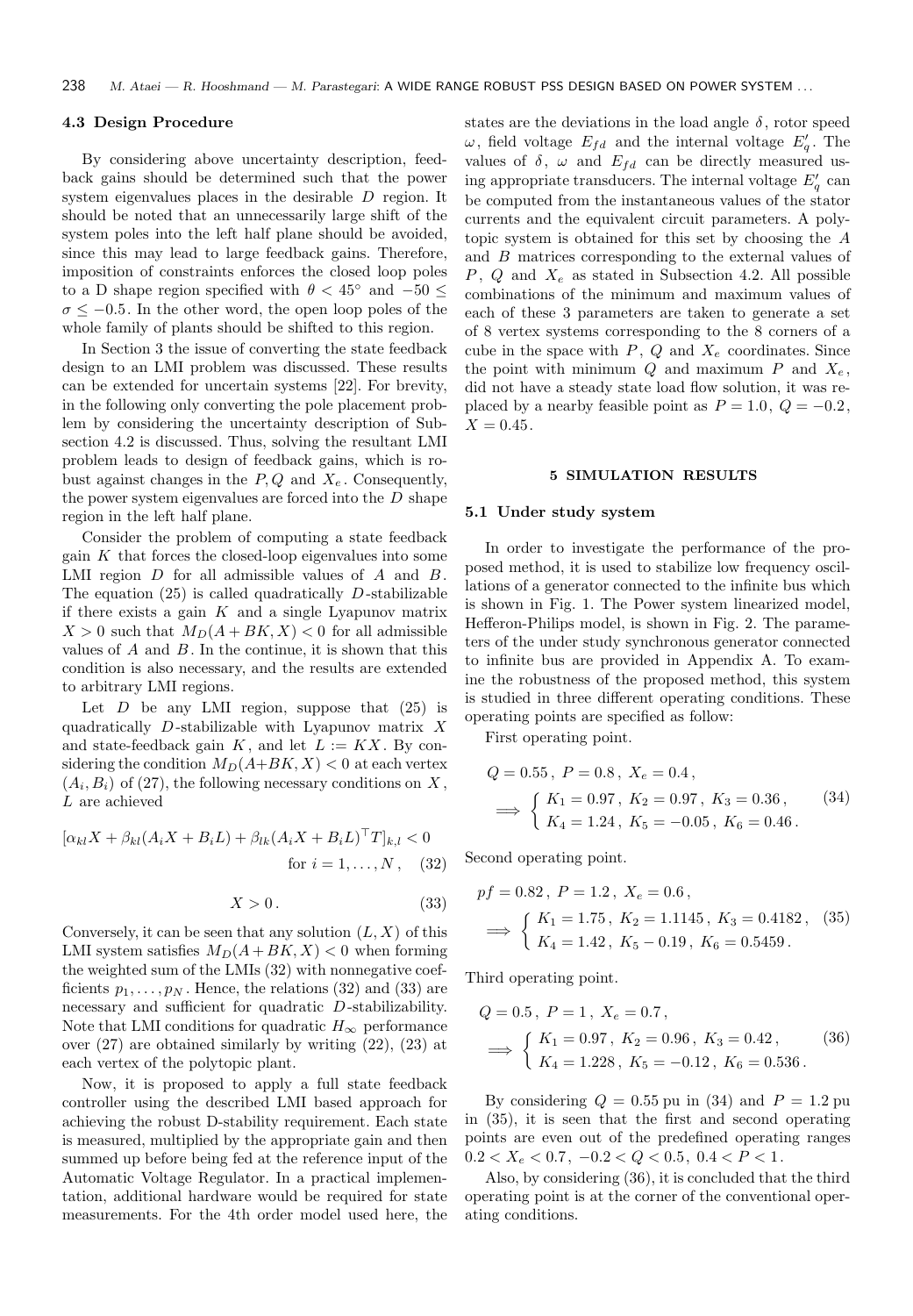

Fig. 5. The response of  $\Delta\omega(t)$  with respect to time in the first operating point without using stabilizer



Fig. 7. Closed loop poles with the proposed state feedback controller for D shape region pole placement

The performance of the proposed method in three different operating points is compared with conventional PSS to illustrate the proposed method robustness and desirable dynamic performance. For this purpose, open loop responses of the power system  $(\Delta \omega(t))$  for these operating points are shown in Figs. 5 and 6.

# 5.2 Designing robust stabilizer with pole placement by Solving LMI Problem

By applying the proposed method in Section 4, the feedback matrix gain is achieved for the under study power system

$$
k = [-0.5899466391 \quad 292.6014667524
$$
  

$$
-9.37859374 \quad -0.0407642254].
$$
 (37)

Figure 7 shows the closed loop poles of the set of plants with the stipulated variations in  $P$ ,  $Q$  and  $X_e$ . As seen, the eigenvalues has been shifted into the desired region of the complex plane for the entire set of plants. Also Fig. 8 shows closed loop eigenvalues if feedback gains determination problem is solved for oval shaped LMI.

#### 5.3 Designing Conventional PSS

Power system stabilizers can extend power transfer stability limits which are characterized by lightly damped



Fig. 6. The response of  $\Delta\omega(t)$  with respect to time in the second operating point without using stabilizer



Fig. 8. Closed loop poles with the proposed state feedback controller for oval region pole placement

or spontaneously growing oscillations in the 0.2 to 2.5 Hz frequency range. This is accomplished via excitation control, providing damping to the systems oscillation modes. Consequently, the important issue is the stabilizers ability to enhance damping under the least stable conditions, ie the performance conditions.

Conventional PSS is a controller which stabilize a power system and has a lead-lag transfer function and damp response of the low frequency oscillations ( $\Delta\omega$ ). A high pass filter is used before lead-lag controller to prevention harmful effects of the dc signal or very low frequency changes. Finally PSS transfer function obtained like  $H_{PSS}(s) = \frac{K_{CS}}{1+T_{ws}} \frac{T_1+s}{T_2+s}$  form. In this stabilizer  $T_1$ and  $K_C$  are the controller parameters. In this study, we design the conventional PSS for the second operating point.

## 5.4 Comparison between proposed stabilizer and conventional PSS

In order to compare the performance of the proposed stabilizer and conventional PSS, the system response  $\Delta\omega(t)$  in the case of applying these stabilizers for three different operating points are provided in Figs. 9 to 11. As shown in these figures, proposed stabilizers response has less overshoot and settling time with respect to conven-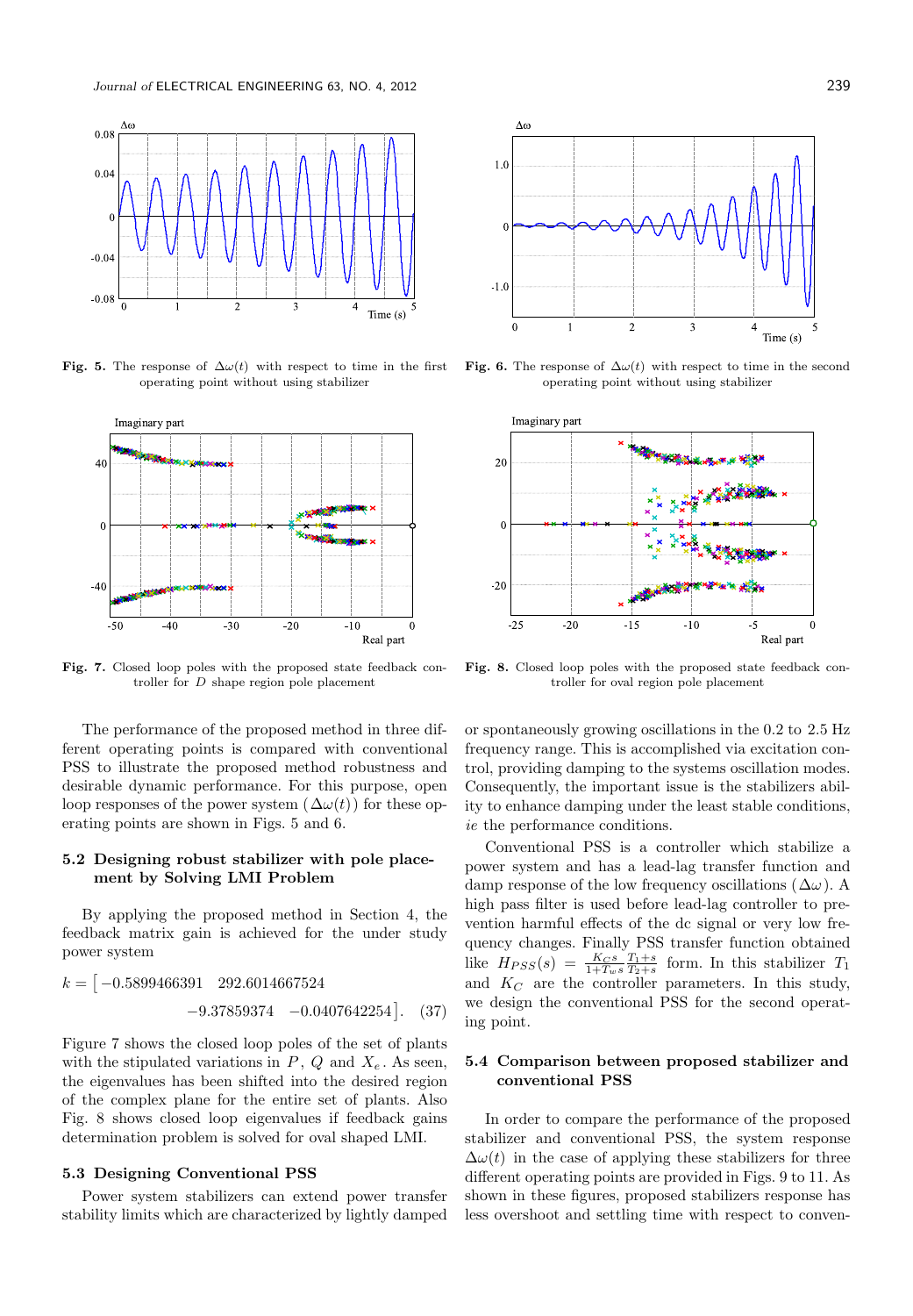

Fig. 9. The response of  $\Delta\omega(t)$  with respect to time in the first operating point by using proposed robust stabilizer compared with conventional PSS



Fig. 11. The response of  $\Delta\omega(t)$  with respect to time in the third operating point by using proposed robust stabilizer and conventional PSS

Table 1. Overshot and settling time of the proposed robust stabilizer's response  $\Delta\omega(t)$ 

|               | Operating point |         |          |  |
|---------------|-----------------|---------|----------|--|
|               | First           | Second  | Third    |  |
| Settling time | 0.405           | 0.312   | 0.33     |  |
| Overshoot     | 0.003971        | 0.00373 | 0.003897 |  |

Table 2. Overshot and settling time of the conventional stabilizer's response  $\Delta\omega(t)$ 

|               | Operating point |         |         |  |
|---------------|-----------------|---------|---------|--|
|               | First           | Second  | Third   |  |
| Settling time | 1.59            | 1.93    | 1.96    |  |
| Overshoot     | 0.02903         | 0.02242 | 0.02871 |  |

tional PSS. In other word, the performance of the power system is much desirable in the case of using the proposed stabilizer for all operating condition. It should be noted that the first and second operating points are even out of range for which the proposed robust stabilizer has been designed. Also, third operating point is also a boundary operating point at the corner of the operating point



Fig. 10. The response of  $\Delta\omega(t)$  with respect to time in the second operating point by using proposed robust stabilizer and conventional PSS

range. In order to compare the performance of both stabilizers quantitatively, the overshoot and settling time of the responses in all operating points have been provided in Tabs. 1 and 2 for the proposed and conventional PSS respectively. By comparing them, it is concluded that proposed stabilizer has less overshoot and settling time compare with conventional stabilizer. Furthermore, it is illustrated that proposed stabilizer, stabilize power system oscillations not only for the proposed operating point range, but also for other operating point out of the range of design problem.

#### 6 CONCLUSION

In this paper, a new method for robust PSS design is presented. For this purpose, designing robust stabilizer problem by specified eigenvalues region is converted to a LMI problem; therefore solving LMI problem leads to finding robust state feedback, which is computed based on the region placement of the system poles. Consequently, this stabilizer shifts the power system poles in different operational points into the desired regions in s-plane, such that the response of the power system will have proper damping ratio in all the operational points. It provides the desired closed loop performance over the prespecified range of operating conditions. This stabilizer decreases overshoot and settling time of the power system response. Finally, to illustrate proposed stabilizer advantages, proposed stabilizer is compared with conventional PSS. Consequently, designing a new robust power system stabilizer based on pole placement technique is converted to a LMI problem, solving this LMI problem leads to determining feedback gains robust which makes power system robust with enough damping against changes in operational points.

# Appendix  $A$  — The model parameters of the case study

The parameters of the model and the synchronous generator, which is used in this study, are given as follow. All values are in per unit (pu) except the  $H$  and  $T$  that are in second:  $H = 5$  sec,  $T'_{do} = 6$  sec,  $X_c = 1.6$  pu,  $X_q =$